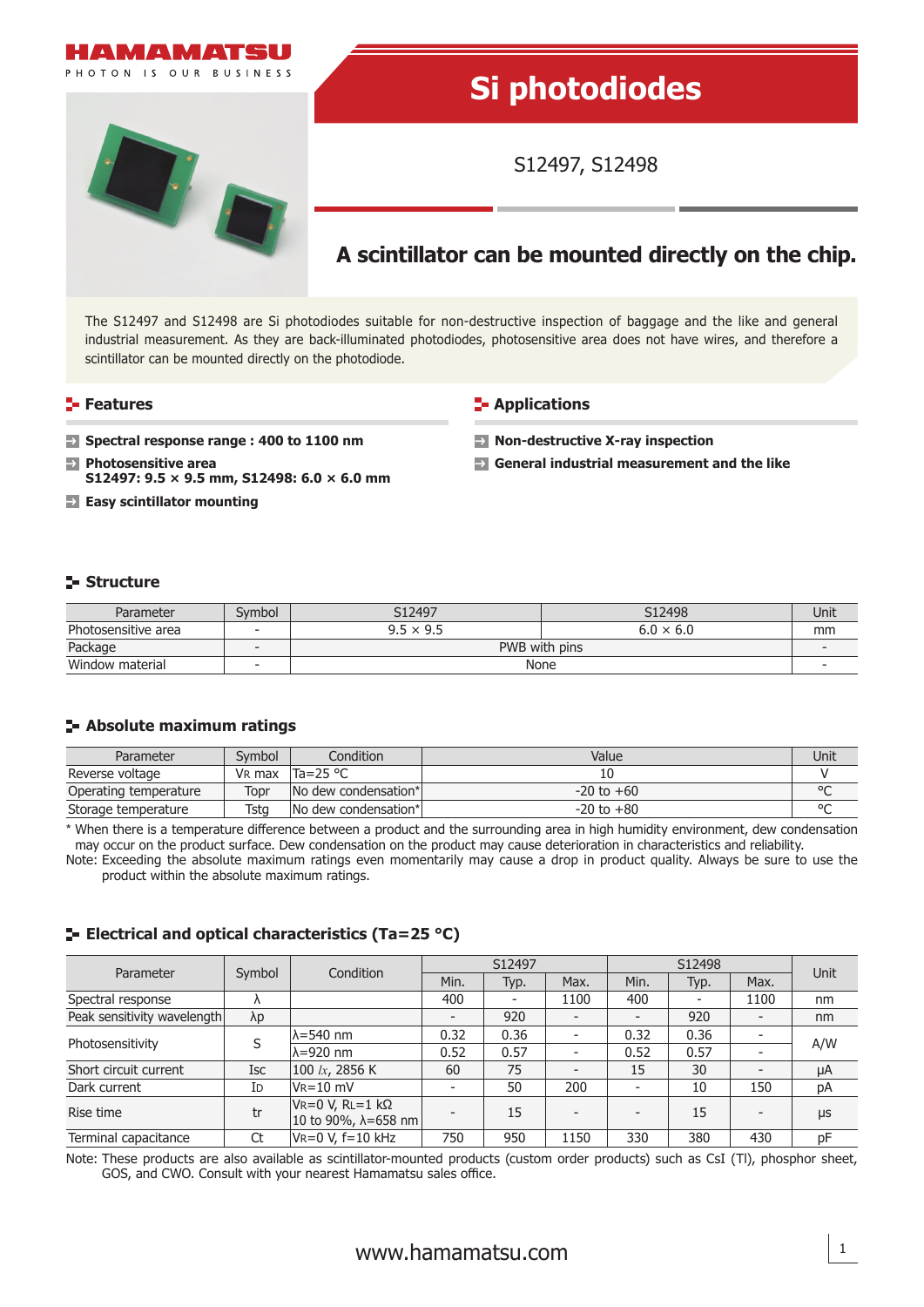## **Spectral response**









2